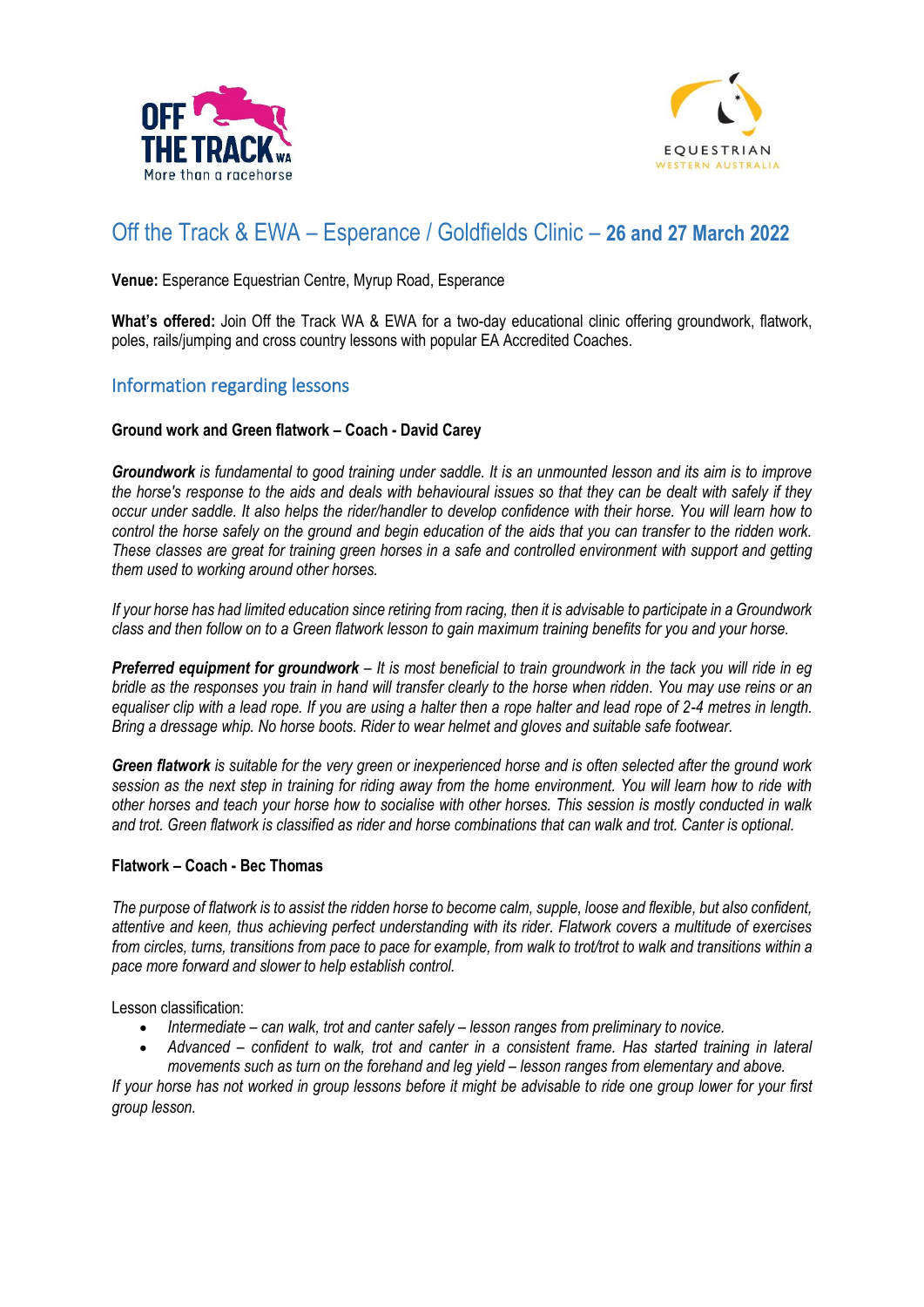



## **Jumping – Coach - Kellie-Ann Crowe**

*Jumping lessons offer horse/rider combinations the opportunity to learn to navigate obstacles in a safe, confident manner. Lessons involve grid work, single fences and poles on the ground.*

Lesson classification:

- *Pole work & jumps up to 45cm – walk & trot exercises over poles to establish the basics for jumping and can walk & trot safely when in a group.*
- *Rails from 45cm to 60cm – can walk & trot safely when in a group, canter is optional.*
- *Jumps from 60cm to 80cm – can walk, trot and canter safely. Can approach in a canter to jump.*

## **Cross Country – Coach - David Carey**

*These lessons serve as an introduction to the exciting sport of equine Cross Country. Horse and rider combinations will learn how to navigate a cross country landscape in a safe and controlled environment. Lessons will comprise of obstacle navigation (mounds, water obstacles), poles, slow pace work and, where safe, small obstacles.*

*Lesson classification:*

- *Environmental training (simple obstacles such as mounds or water, poles, slow pace work)*
- *60cm+ (only to be attempted by experienced horse/rider combinations)*

*Please note: Any rider participating in Cross Country training is required to wear an approved body protector including an approved and tagged helmet. Helmet tagging will be available at this clinic.*

## **NEW IN 2022:**

As these clinics continue to evolve and include the requests of riders, we have decided to open up Day 2 to Non OTTWA horses for all regional areas and a select few of the metro clinics, therefore the format for each day of this clinic is:

|          | 2022 Dates   Clinic - Goldfields Region                                                   | <b>Location</b>                    |
|----------|-------------------------------------------------------------------------------------------|------------------------------------|
| 26 March | <b>OTTWA</b> Clinic – for OTTWA horse passport holders only   Esperance Equestrian Centre |                                    |
| 27 March | <b>EWA</b> Clinic – Open to all horses & breeds                                           | <b>Esperance Equestrian Centre</b> |

# Conditions of Participation

- **Day 1 – Exclusive for OTTWA horses only (OTTWA passport holders only)** 
	- This day is open to any retired racehorse, both Standardbred and Thoroughbred including un-raced and un-trialled horses, who hold a valid OTTWA Passport. The OTTWA Passport is free and is easy to obtain. Simply visit the OTTWA Passport website - <https://www.offthetrackwa.com.au/off-the-track-wa-passport/> to register.
- **Day 2 – Equestrian WA Clinic - Open to all horses & breeds -** (OTT WILL NOT BE IN ATTENDANCE) Open to all horses and breeds – Day 2 is run in conjunction with the OTT clinic.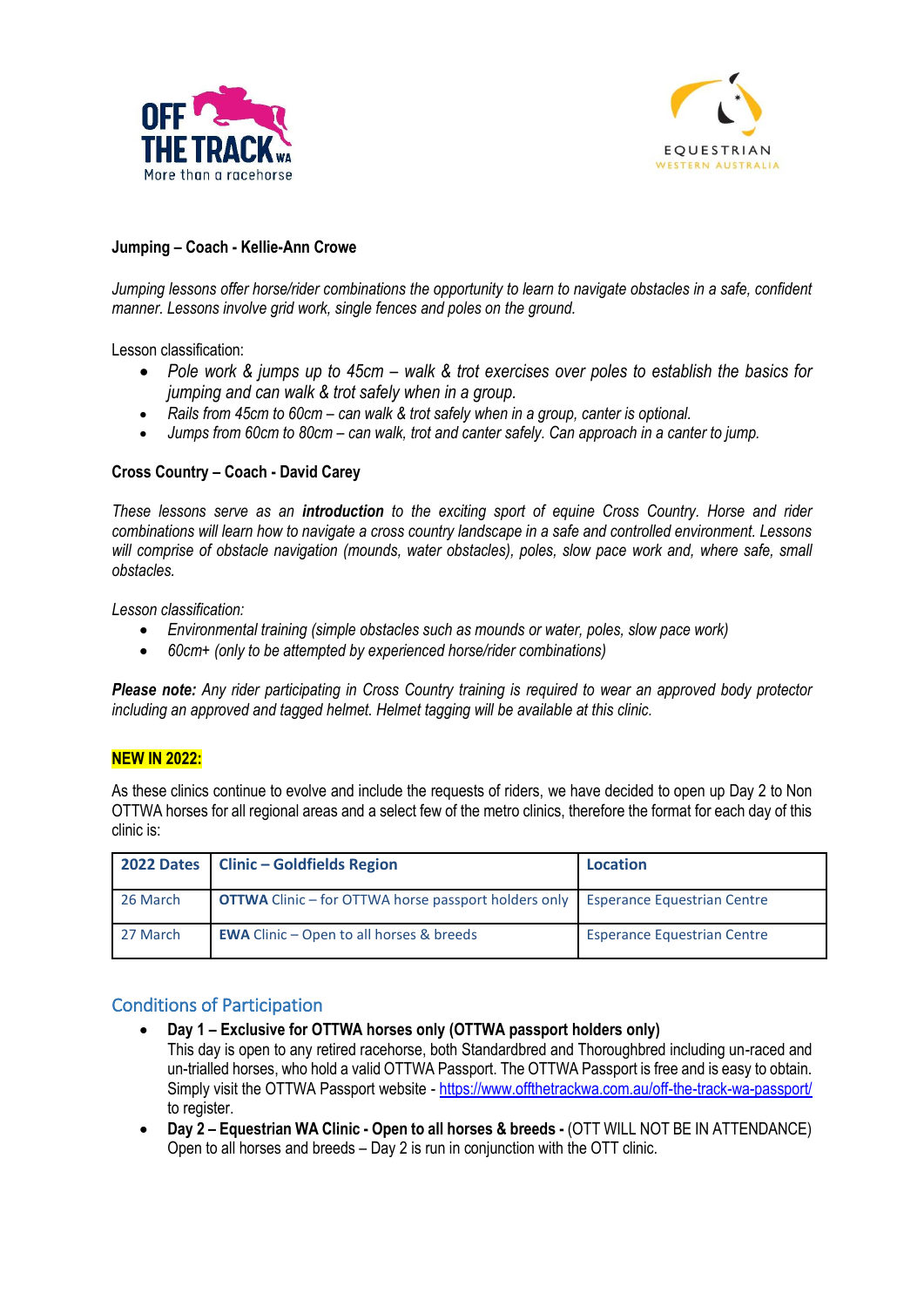



- Riders are not required to be EWA members but recommended to hold at least recreational membership for personal accident insurance. Clinic participants who are new EWA members are eligible for a discount on membership. Find out more <https://www.wa.equestrian.org.au/ewa-ott-events-and-clinics>
- All Non Equestrian WA members attending this clinic will automatically be classified as an Equestrian WA Day member, to be covered by our Public & Product Liability Insurance only for the duration of the clinic.
- All clinic registrations must be made online at [www.nominate.com.au](http://www.nominate.com.au/)
- All riders must sign a disclaimer of liability when registering online.
- All riders, supporters and spectators will be required to register their attendance via the Safe WA app in line with WA State Government Covid-19 guidelines and contact tracing.
- Riders may register for a maximum of **two sessions** per horse per day. Riders are permitted to bring a maximum of **two** horses per day. Limited positions available. Register early to avoid disappointment.
- There is a nomination fee of \$30 per rider per day which enables the rider to have up to four lessons/classes per day (maximum of two lessons per horse).
- Minimum age of horses is 2 years for groundwork, 3 years for green and intermediate flatwork and under 60cm jumping and 4 years for advanced and jumping over 60cm.
- **Refunds** a full refund will be available until close of nominations. No refunds will be available after close of nominations.
- Where nominations exceed requests for lessons a **waitlist** will be available. Nominations who *only* nominate for waitlist classes and are not accepted off the waitlist will be refunded their nomination fee.
- All horses will be allocated a bridle number. This number must be worn at all times on both sides of the horse when on the grounds at the clinic. If participants don't have a number holder they will need to purchase one for \$8 with registration.

## **Lessons**

| DAY 1 - SATURDAY, 26 March |                     | <b>Groundwork Flatwork Lesson</b> | <b>XC Lessons</b>  | <b>XC Lessons</b> |                   | Flatwork Lesson Flatwork Lesson | Pole work                  | Rails/Jumping | Rails/Jumping |
|----------------------------|---------------------|-----------------------------------|--------------------|-------------------|-------------------|---------------------------------|----------------------------|---------------|---------------|
| Lessons                    |                     | Green                             | <b>Environment</b> | $60cm +$          | Intermediate      | Advanced                        | $<$ 45 $cm$                | 45 to 60cm    | 60cm+         |
| <b>COACHES</b>             | <b>David Carey</b>  |                                   | <b>David Carey</b> |                   | <b>Bec Thomas</b> |                                 | <b>Kellie-Ann Crowe</b>    |               |               |
| Arena                      | <b>Cliffs Arena</b> |                                   | <b>XC Course</b>   |                   | Dressage Arena    |                                 | Southern Ports Jumps Arena |               |               |
| Session 18:00-8:45         | 6                   |                                   |                    |                   | 4                 |                                 | 4                          |               |               |
| Session 29:00-9:45         | 6                   |                                   |                    |                   |                   | 4                               | 4                          |               |               |
| Session 3 10:00-10:45      |                     | 4                                 |                    |                   | 4                 |                                 |                            | 4             |               |
| Session 4 11:00-11:45      |                     | 4                                 |                    |                   |                   | 4                               |                            | 4             |               |
| Lunch 11:45-12:30          | <b>LUNCH BREAK</b>  |                                   |                    |                   |                   |                                 |                            |               |               |
| Session 5 12:30-13:15      |                     |                                   | 4                  |                   | 4                 |                                 |                            |               | 4             |
| Session 6 13:30-14:15      |                     |                                   | 4                  |                   |                   | 4                               |                            |               |               |
| Session 7 14:30-15:15      |                     |                                   |                    | 4                 | 4                 |                                 |                            |               | 4             |
| Session 8 15:30-16:15      |                     |                                   |                    | 4                 |                   | 4                               |                            |               | 4             |
| <b>Total Lessons</b>       | 12                  | 8                                 | 8                  | 8                 | 16                | 16                              | 8                          | 8             | 16            |

#### **Day 1 – Off the Track WA Clinic – OTTWA horse passport holders only**